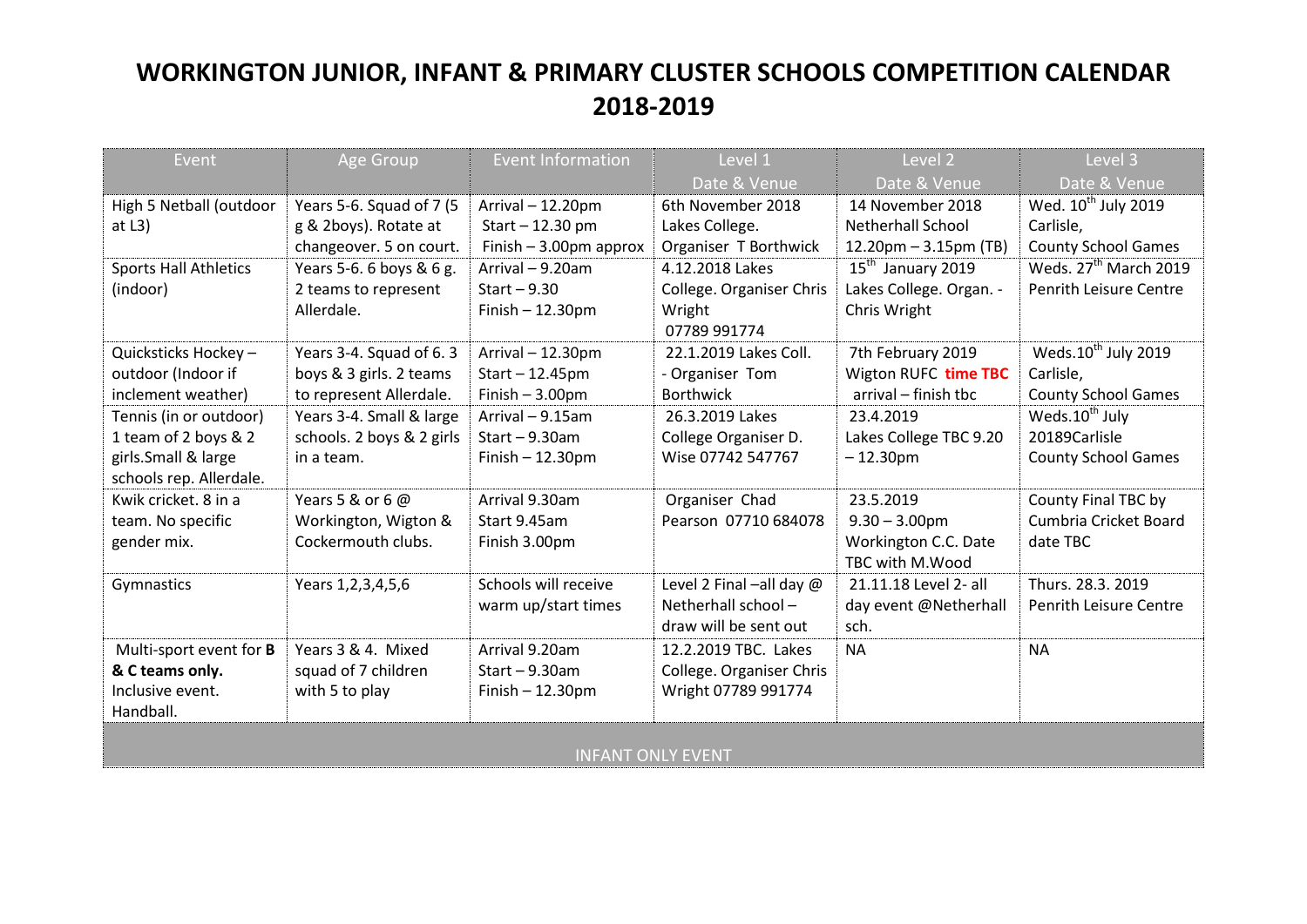## **WORKINGTON JUNIOR, INFANT & PRIMARY CLUSTER SCHOOLS COMPETITION CALENDAR 2018-2019**

| Multi Skills Festival<br>Small sch. $-1$ team,<br>Large sch. $-2$ teams, 10<br>-15 in each team. | Years 1 & 2  | Arrive 9.20am<br>Start 9.30pm<br>Finish 12.30am | 5.2.2019 Organiser<br>Chris Wright                  | Lakes College                              | <b>NA</b> |
|--------------------------------------------------------------------------------------------------|--------------|-------------------------------------------------|-----------------------------------------------------|--------------------------------------------|-----------|
| Kinder Cricket Festival.<br>No specific gender mix.                                              | Year 1 & 2   | Arrive 9.15am<br>Finish 12.30pm                 | 14.6.2019<br>Workington C.C.                        | 07791 315444<br>Organiser Chris<br>Hodgson | <b>NA</b> |
| Football small sch. 2x5.<br>Large sch. 3 teams of 5<br>(outdoors). No specific<br>gender mix.    | Year $1 & 2$ | Arrival - 9.30pm<br>Finish $-1.00$ pm           | 8.5.2019<br>Lakes College<br>Organiser Chris Wright | <b>NA</b>                                  | <b>NA</b> |
| Kinder Cricket Festival<br>(mixed teams if<br>preferred)                                         | Year 1 & 2   | Arrival 9.15, Start 9.30<br>Finish 12.30pm      | 5.7.2019<br>Workington cricket club                 | Organiser- C. Hodgson<br>07791 315444      | <b>NA</b> |

- Orienteering for Year 5 & 6 will be localised events with the winners being selected to represent Allerdale at the Level 3 School Games **10.7.2019** in Carlisle (as in previous years).
- It is important that all competing schools check the rules, regulations and squad sizes for their respective events prior to the competition.
- The `2018–19 School Games Handbook` will be emailed to all schools by Linda Borthwick in September 2018. **All rules, regulations and squad sizes will be found in this handbook.**